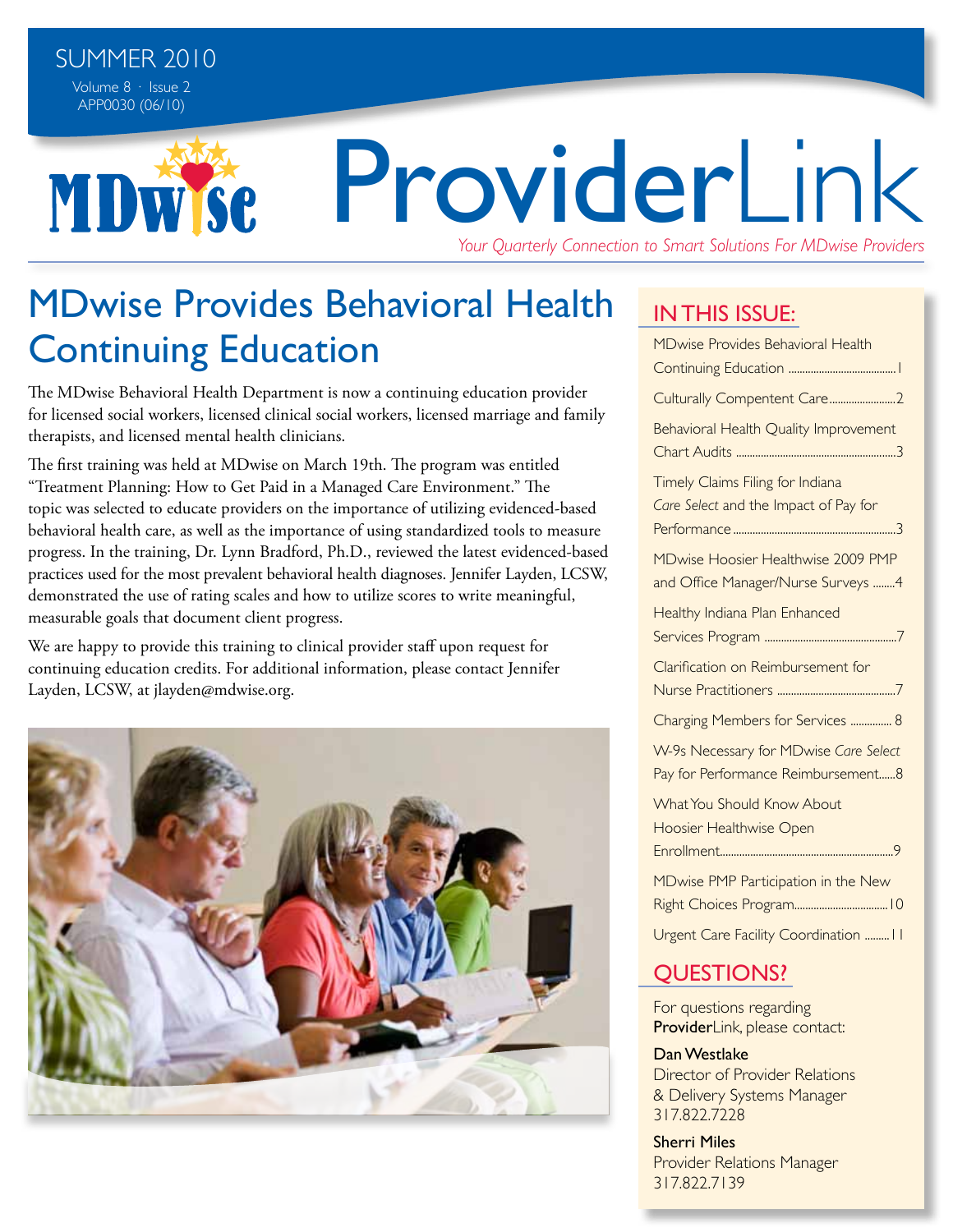## Culturally Competent Care

The Health & Human Services Office of Minority Health defines culturally competent care as "a set of congruent behaviors, attitudes and policies that come together in a system, agency, or among professionals that enables effective work in cross-cultural situations."

The incorporation of culturally competent approaches within primary healthcare systems remains a great challenge. However, awareness of cultural issues that affect the patient's care and outcomes is important to develop a care plan that meets the patient's medical and cultural needs. The cultural gap between you and a patient can be wide or it can be narrow. It is important to be aware of cultural differences between yourself and patients in your ethnic/ racial group as well as patients from other ethnic/racial groups.

Neglecting the member's cultural issues may result in non-adherence, which can result in unfavorable outcomes and complications. Signs that there may be cultural issues affecting the patient's understanding of his/her plan of care include:

- Non-adherence with treatment plan
- Resistance to or concerns about recommended care
- Mistrust or conflict
- Failure to return for recommended follow-up care

Cultural beliefs can affect the patient's attitude regarding nutrition, disease, making eye contact during the exam, and even affect the patient's willingness to adhere to a treatment plan that is not accepted by his/her culture.

It is important to listen to your patient and acknowledge his/her concerns while developing a plan of treatment that is evidence-based but also considers the patient's cultural requirements or lifestyle.

Additional information available regarding cultural competency in health care:

- Diversity Rx www.diversityrx.org
- Office of Minority Health www.omhrc.gov
- Institute of Medicine www.iom.edu

## Points to Consider

- In many cultures eye contact means different things. In some countries to look someone in the eye is a sign of intimidation and threat.
- Someone who can speak enough English to greet you with, "Hello, doctor," may not understand everything you explain to him or her in English.
- Children who can speak English and their parent's native language may not understand either one enough to be effective interpreters. Remember, they are children.
- If you ask someone a question in English and that person nods and smiles, it does not mean he or she understands you. It is embarrassing to many people to have to admit the information is not clear.
- Many people are not fluent in their native language. Make sure that information that has been translated is appropriate for the reading level of your patients.
- Even though someone does not understand English, it does not mean he or she cannot read non-verbal cues. Respect is not only shown through spoken word, but it is also visible through tone and body language.

## Member Rights and Responsibilities

The MDwise HHW Member Rights and Responsibilities Statement is available on the MDwise Web site (www.MDwise.org). A printed copy of the information posted to our Web site by is available by calling us at 1-800-356-1204 or 317-630-2831 if you are in the Indianapolis area.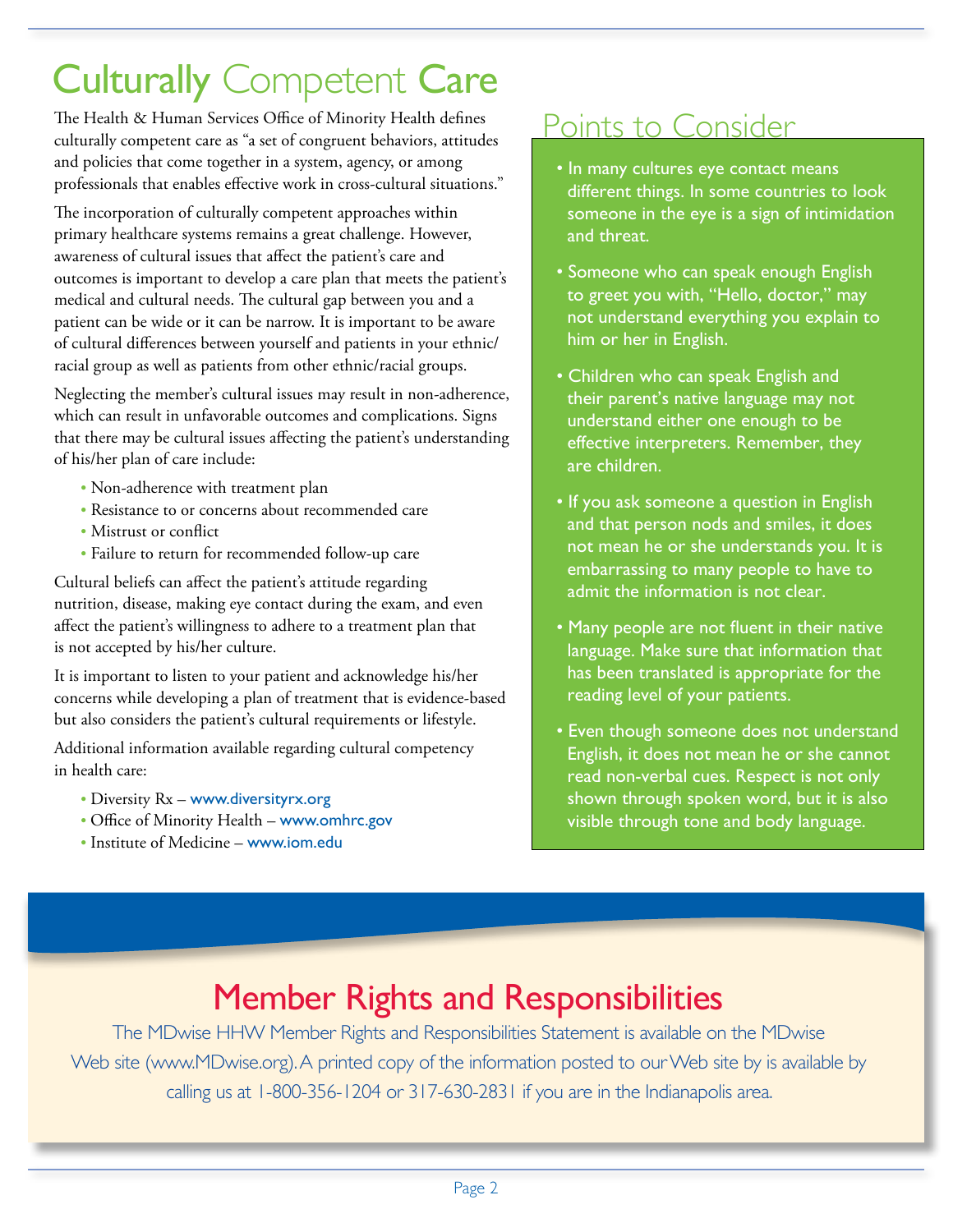## Behavioral Health Quality Improvement Chart Audits

Beginning in April, MDwise will again be conducting chart reviews with a focus on coordination of care, follow-up care for children with ADHD, and access to care. Charts of both behavioral health care and medical providers caring for members with behavioral health issues will be reviewed.

| Continuity and          | • Exchange of information between behavioral health and medical providers                                    |  |  |  |
|-------------------------|--------------------------------------------------------------------------------------------------------------|--|--|--|
| Coordination            | • Referral for appropriate care of either behavioral health or medical issues                                |  |  |  |
| of Care                 | • Exchange of relevant lab or test results                                                                   |  |  |  |
| <b>ADHD Follow-up</b>   | • Use of standardized rating scales used during assessment                                                   |  |  |  |
| Care                    | • Follow-up medication check within 30 days after the first prescription                                     |  |  |  |
|                         | • Documentation of regular follow-up visits after the first 30 days (at least 2 in the<br>next 9 months)     |  |  |  |
|                         | • Documentation of behavioral health and physical history, psychosocial assessment,<br>and treatment history |  |  |  |
|                         | • Referral to a behavioral health provider for behavior management and parent education                      |  |  |  |
|                         | • Coordination with school personnel                                                                         |  |  |  |
| <b>Access Standards</b> | • Non life-threatening emergency appointment within 6 hours                                                  |  |  |  |
|                         | • Urgent care within 48 hours                                                                                |  |  |  |
|                         | • Routine care within 10 business days                                                                       |  |  |  |
|                         | • 24 hour availability                                                                                       |  |  |  |

## Timely Claims Filing for Indiana *Care Select* and the Impact of Pay for Performance

To improve the *Care Select* claims data that MDwise receives from HP, we ask providers to submit complete claims to HP as quickly as possible. Providers should always submit claims for Medicaid eligible services even when the member has a third party liability (TPL) insurance. Submitting these claims eliminates the need to do a manual medical chart review to find services that fall into measurable pay for performance measures. *Care Select* claims submitted to HP are the basis for MDwise being able to determine which primary medical providers (PMPs), or the groups/clinics they are employed by, are rendering services related to pay for performance measures as required by our *Care Select* contract with the Office of Medicaid Policy and Planning (OMPP). Services that are measurable by OMPP for Indiana *Care Select* pay for performance include breast cancer screenings, diabetes screening, and adolescent well-child visits. MDwise will be publishing a comprehensive list of services that are measured by the OMPP for eligible pay for performance reimbursement to



MDwise. OMPP mandates that as part of the Indiana *Care Select* contract with MDwise, we pay out a certain percentage of pay for performance funds to MDwise *Care Select* PMPs.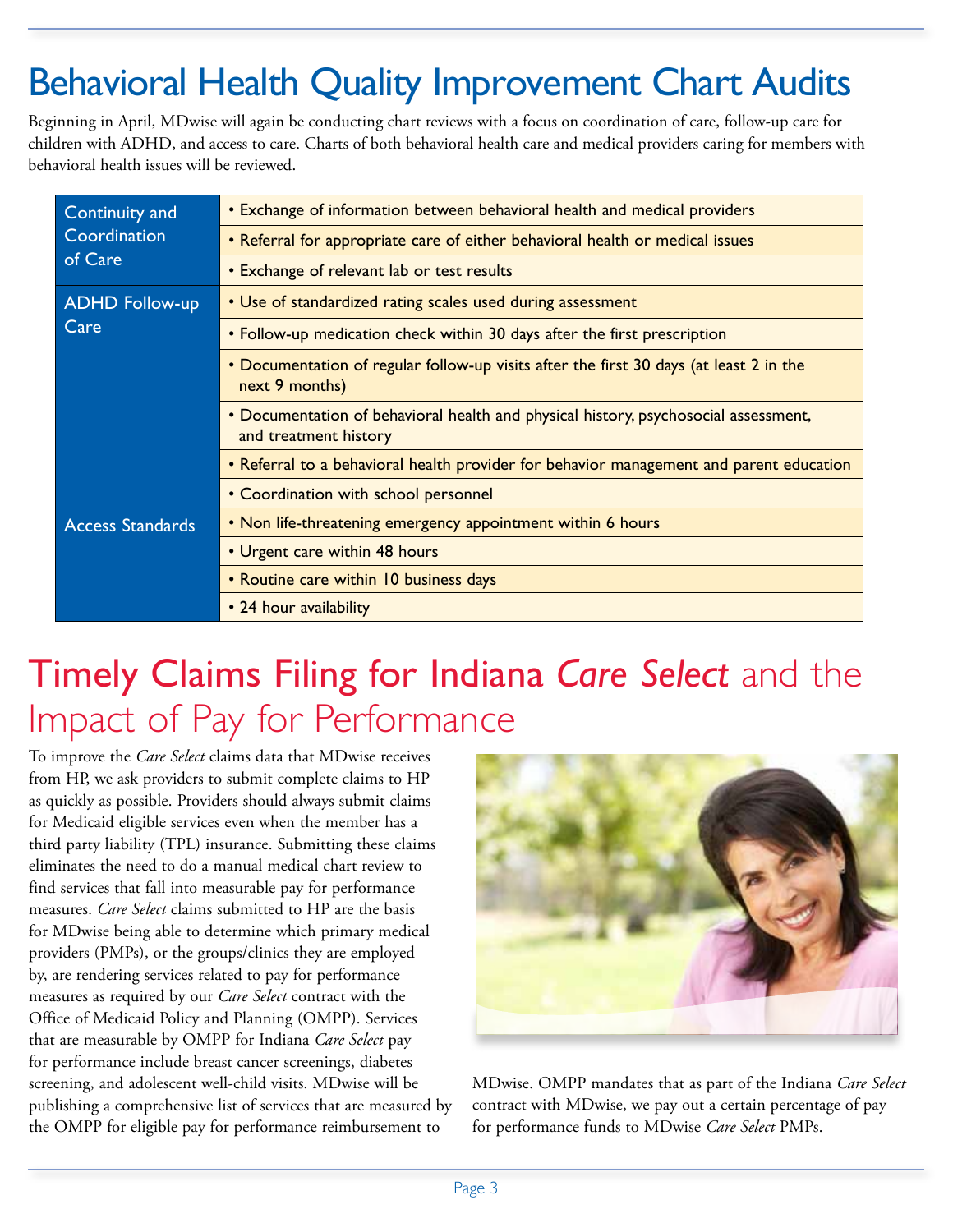## MDwise Hoosier Healthwise 2009 Primary Medical Provider (PMP) Satisfaction Survey and Office Manager/Nurse Survey Summary

MDwise believes a high level of provider satisfaction in the MDwise Hoosier Healthwise program is necessary to develop and maintain an adequate and accessible network of providers to meet the medical and behavioral needs of the members.

The Myers Group (TMG), a National Committee for Quality Assurance (NCQA) Certified Survey Vendor, was selected by MDwise to conduct its 2009 Provider Satisfaction Survey. Information obtained from these surveys allows plans to measure how well they are meeting their providers' expectations and needs. Based on the data

collected, this article summarizes the results and assists in identifying plan strengths and opportunities.

### Target Population

The vendor sent the 2009 Provider Satisfaction Survey to 1,228 Primary Medical Providers (PMP) and called 549 Office Manager/Nurses in the MDwise Hoosier Healthwise program. Responses were received from 266 of the sampled PMPs and 246 responses from Office Managers/Nurses. Results were collected from November through December 2009.

### **Methodology**

MDwise provided TMG with a database of its primary care providers and office managers. TMG mailed a survey to all of the PMPs; Office Managers/Nurses were contacted by telephone.



MDwise decided to make changes to the 2009 survey in an effort to gain a larger response rate. The survey was shorter and two surveys were conducted, one for PMPs and another for the Office Managers/Nurses. MDwise's rationale for conducting the two surveys was that:

- PMPs are uniquely qualified to answer questions on behavioral health and pharmacy and drug benefits.
- Office managers/nurses are sometimes more familiar with questions regarding satisfaction with prior authorization and medical management attributes and finance issues.

### **Benchmark**

TMG developed the 2009 Provider Satisfaction Survey utilizing input from several health plans and health industry professionals. The survey has been used for over 250 projects and has consistently updated with provider feedback over eight years. There are currently no publicly reported benchmarks available for comparison to the TMG Provider Satisfaction Survey. MDwise compares the applicable results to past year results and also to all other plans in the market.

### Goal

The goal of this exercise was to see if there was improvement in provider Summary Rate satisfaction levels. A Summary Rate is the proportion of respondents who selected the most positive options for a given attribute. The positive satisfaction rates represent the following responses:

- Excellent or Very Good
- Yes
- Definitely yes or Probably yes
- Very satisfied or Somewhat satisfied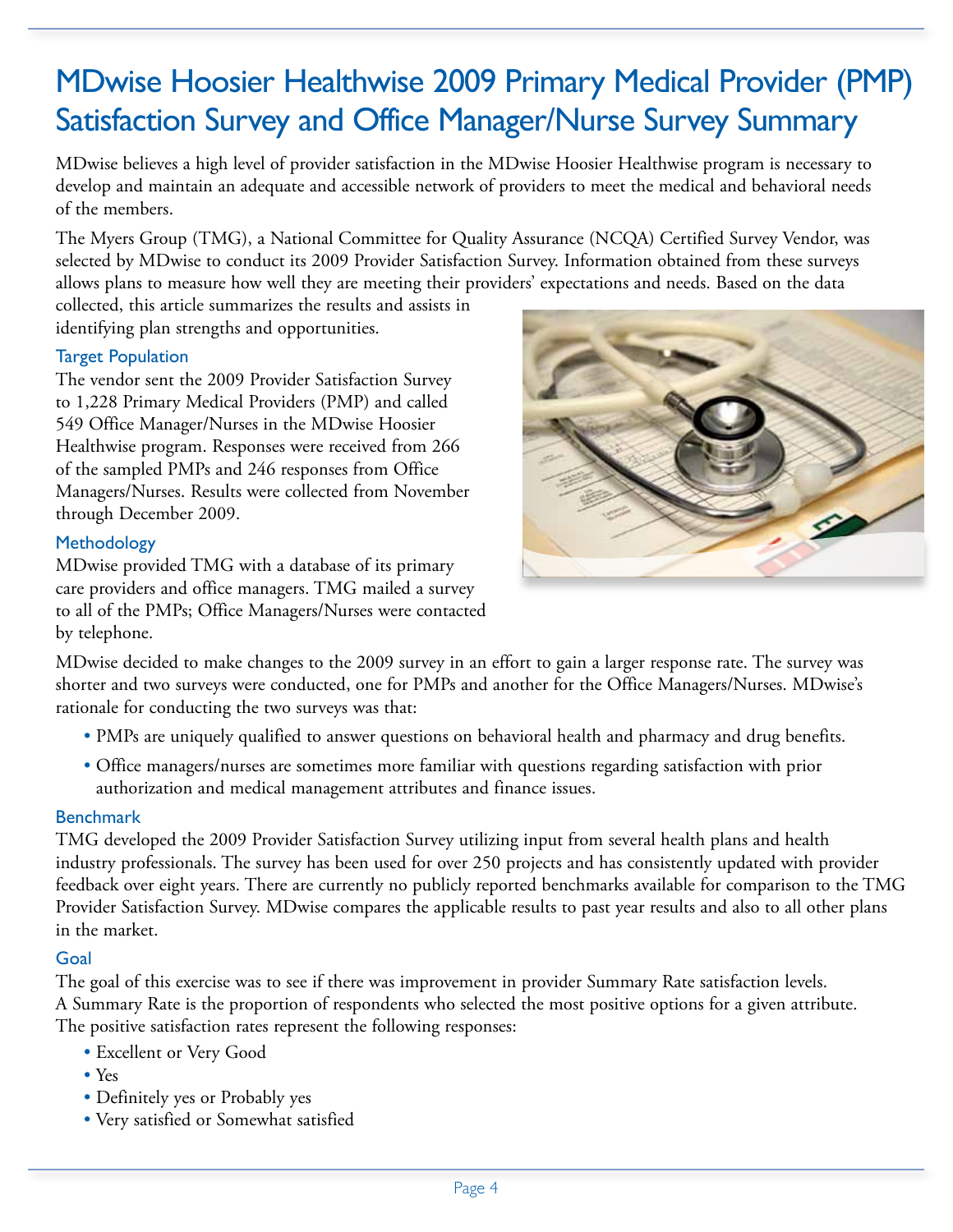#### Summary Findings

The charts below present 2009 Summary Rates for MDwise's overall satisfaction attributes. In the survey, respondents were asked to rate MDwise and all other health plans in the market in which the provider participates. A comparison between these scores is displayed in the charts below.

| <b>PMP Responses (266)</b>                                           | <b>MDwise</b> |                 |              | <b>Other Plans</b> | <b>Significance</b> |
|----------------------------------------------------------------------|---------------|-----------------|--------------|--------------------|---------------------|
| <b>Composite/Attribute</b>                                           | $\mathsf{n}$  | <b>2009 SRS</b> | $\mathsf{n}$ | <b>2009 SRS</b>    | <b>Testing</b>      |
| <b>Provider Relations</b>                                            |               | 34.9%           |              | 21.5%              | Sig. Higher         |
| Responsiveness of health plan's provider<br>relations representative | 218           | 43.1%           | 185          | 24.9%              | Sig. Higher         |
| Usefulness of practitioner educational meetings/inservices           | 165           | 37.0%           | 135          | 20.0%              | Sig. Higher         |
| Usefulness of written communications, manuals                        | 231           | 27.3%           | 197          | 18.3%              | Sig. Higher         |
| Responsiveness of health plan's medical director                     | 158           | 32.3%           | 135          | 23.0%              | Not Sig.            |
| <b>Behavioral Health</b>                                             |               |                 |              |                    |                     |
| Usefulness of behavioral health reports                              | 123           | 31.7%           | 75           | 21.3%              | Not Sig.            |
| <b>Pharmacy and Drug Benefits</b>                                    |               | 19.7%           |              | 14.2%              | Not Sig.            |
| Ease of referencing the plan's preferred drug list                   | 233           | 19.7%           | 189          | 15.3%              | Not Sig.            |
| Helpfulness of health plan's Pharmacy Benefit Call Center            | 178           | 19.7%           | 146          | 13.0%              | Not Sig.            |

### PMP Summary Rate Comparison

### Office Manager/Nurse Summary Rate Comparison

| Office Manager/Nurse (246)                                                                               |                     | <b>MDwise</b>   |                | <b>Other Plans</b> | Significance   |
|----------------------------------------------------------------------------------------------------------|---------------------|-----------------|----------------|--------------------|----------------|
| <b>Composite/Attribute</b>                                                                               | n                   | <b>2009 SRS</b> | $\overline{p}$ | <b>2009 SRS</b>    | <b>Testing</b> |
| <b>Provider Relations</b>                                                                                |                     | 34.8%           |                | 21.6%              | Sig. Higher    |
| Responsiveness of health plan's provider relations representative                                        | 229                 | 43.2%           | 201            | 26.4%              | Sig. Higher    |
| Timeliness to answer questions and/or resolve complaints                                                 | 233                 | 29.2%           | 206            | 22.8%              | Not Sig.       |
| Adequacy of provider orientation by the health plan's provider<br>relations staff                        | 206                 | 35.0%           | 8 <br>18.8%    |                    | Sig. Higher    |
| Usefulness of practitioner educational meetings/inservices                                               | 172                 | 37.2%           | 151            | 21.9%              | Sig. Higher    |
| Usefulness of written communications, manuals                                                            | 223<br>29.6%<br>197 |                 |                | 18.3%              | Sig. Higher    |
| <b>Prior Authorization and Medical Management</b>                                                        |                     | 24.4%           |                | 15.5%              | Sig. Higher    |
| Phone access to medical management staff for prior authorization                                         |                     | 28.3%           | 199            | 18.6%              | Sig. Higher    |
| Timeliness of prior authorization process                                                                | 224                 | 25.4%           | 197<br>17.8%   |                    | Not Sig.       |
| Extent to which medical management staff share review criteria<br>and reasons for adverse determinations | 203                 | 22.7%           | 179            | 12.3%              | Sig. Higher    |
| Consistency of review decisions                                                                          | 194                 | 19.1%           | 172            | 14.0%              | Not Sig.       |
| Appropriateness of Prior authorization for services relative to<br>other health plans                    | 213                 | 23.0%           | 9              | 13.6%              | Sig. Higher    |
| Availability of care/case managers by phone                                                              | 208                 | 27.9%           | 177            | 16.9%              | Sig. Higher    |
| <b>Finance Issues</b>                                                                                    |                     | 27.6%           |                | 18.3%              | Sig. Higher    |
| Accuracy of claims processing                                                                            | 183                 | 29.5%           | 164            | 19.5%              | Sig. Higher    |
| Timeliness of claims processing                                                                          | 175                 | 32.6%           | 159            | 22.0%              | Sig Higher     |
| Resolution of claims payment problems or disputes                                                        | 155                 | 20.6%           | 143            | 13.3%              | Not Sig.       |

*Valid n is the number of respondents who gave a rating for the attribute. Summary Rate Scores (SRS) are the sum of the two most favorable response options.*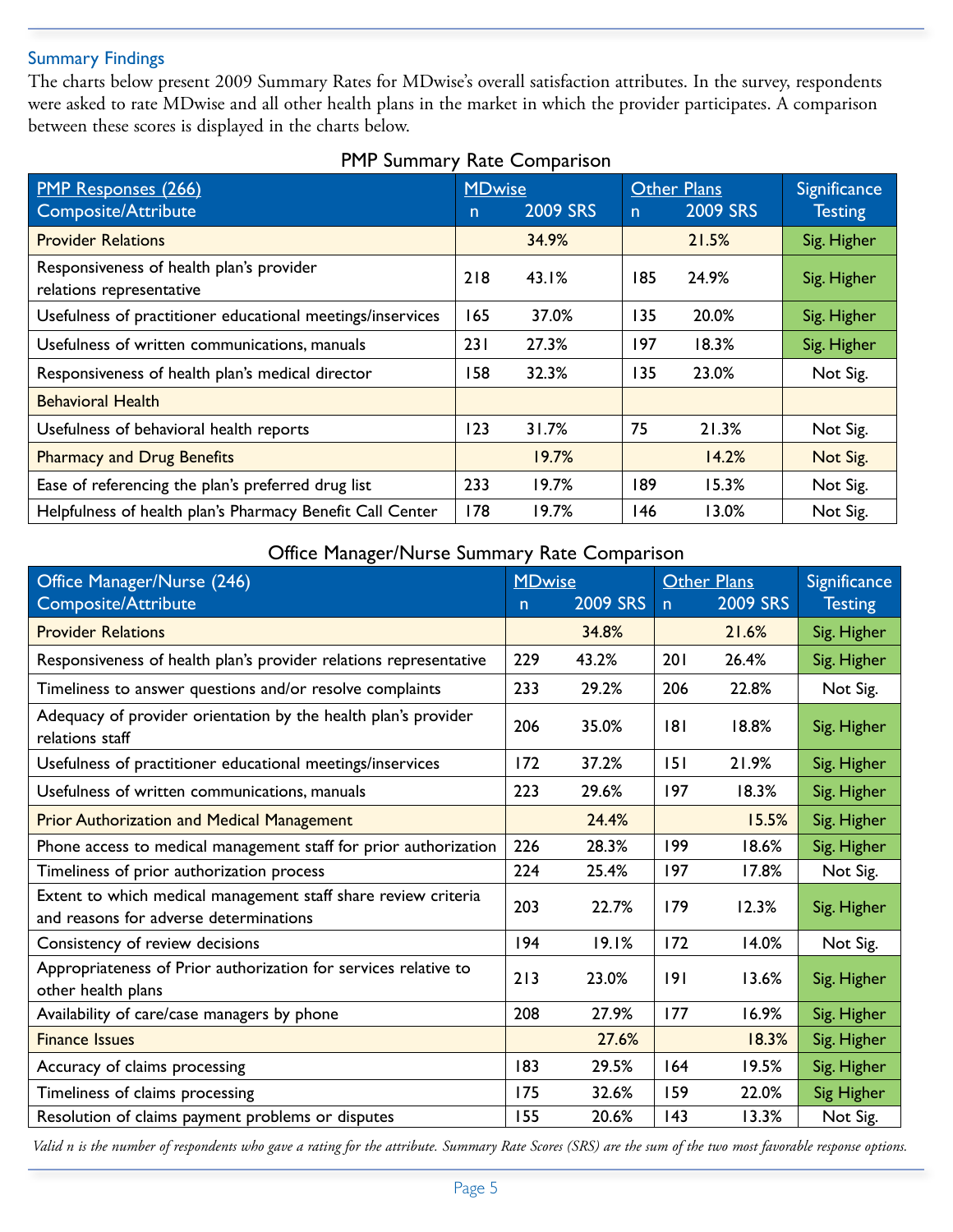|                            | <b>MDwise Overall Satisfaction Summary Rate</b> |       |       |  |  |  |  |
|----------------------------|-------------------------------------------------|-------|-------|--|--|--|--|
| <b>All Respondents</b>     | 2009                                            | 2008  | 2007  |  |  |  |  |
|                            | 72.4%                                           | 58.5% | 63.4% |  |  |  |  |
|                            |                                                 |       |       |  |  |  |  |
| <b>Composite/Attribute</b> | 2009                                            | 2008  | 2007  |  |  |  |  |
| <b>All Respondents</b>     | 72.4%                                           | 58.5% | 63.4% |  |  |  |  |

### Trend Comparison Overall Satisfaction

When the overall satisfaction scores for 2009 are combined, the Summary Rate has increased significantly from both 2007 and 2008.

| Summary Rate Comparison by Survey Type |  |  |  |  |  |  |  |
|----------------------------------------|--|--|--|--|--|--|--|
|----------------------------------------|--|--|--|--|--|--|--|

| All Respondents (512)<br>Composite/Attribute                      |     |           |                  | <b>MDwise</b><br>Valid n & Summary Rate Score |     |                       |
|-------------------------------------------------------------------|-----|-----------|------------------|-----------------------------------------------|-----|-----------------------|
|                                                                   |     | Aggregate | <b>Physician</b> |                                               |     | <b>Office Manager</b> |
| <b>MDwise Overall Satisfaction</b>                                |     |           |                  |                                               |     |                       |
| Please rate your overall satisfaction with MDwise                 | 500 | 72.4%     | 257              | 66.1%                                         | 243 | 79.0%                 |
| <b>Provider Relations</b>                                         |     |           |                  |                                               |     |                       |
| Responsiveness of health plan's provider relations representative | 447 | 43.2%     | 218              | 43.1%                                         | 229 | 43.2%                 |
| Usefulness of practitioner educational meetings/inservices        | 337 | 37.1%     | 165              | 37.0%                                         | 172 | 37.2%                 |
| Usefulness of written communications/manuals                      | 454 | 28.4%     | 231              | 27.3%                                         | 223 | 29.6%                 |
| <b>Network</b>                                                    |     |           |                  |                                               |     |                       |
| Specialist network has adequate number of specialists             | 462 | 50.2%     | 233              | 45.9%                                         | 229 | 54.6%                 |

Overall, the scores for the 2009 Provider Satisfaction Survey were up. The goal of improving provider satisfaction levels was achieved.

The survey pointed out some areas that correlate with satisfaction where MDwise needs to focus resources on:

- 1. Usefulness of educational meetings/inservices
- 2. Responsiveness of the health plan's medical director
- 3. Resolution of claims payment problems or disputes
- 4. Timeliness to answer questions and/or resolve complaints
- 5. Availability of care/case managers by phone

Even though the scores for the 2009 Survey improved when compared to the previous two years, MDwise would like to see more participation in future surveys. If you have suggestions on how to improve the return rate for the provider satisfaction survey, please contact Dan Westlake at dwestlake@mdwise.org.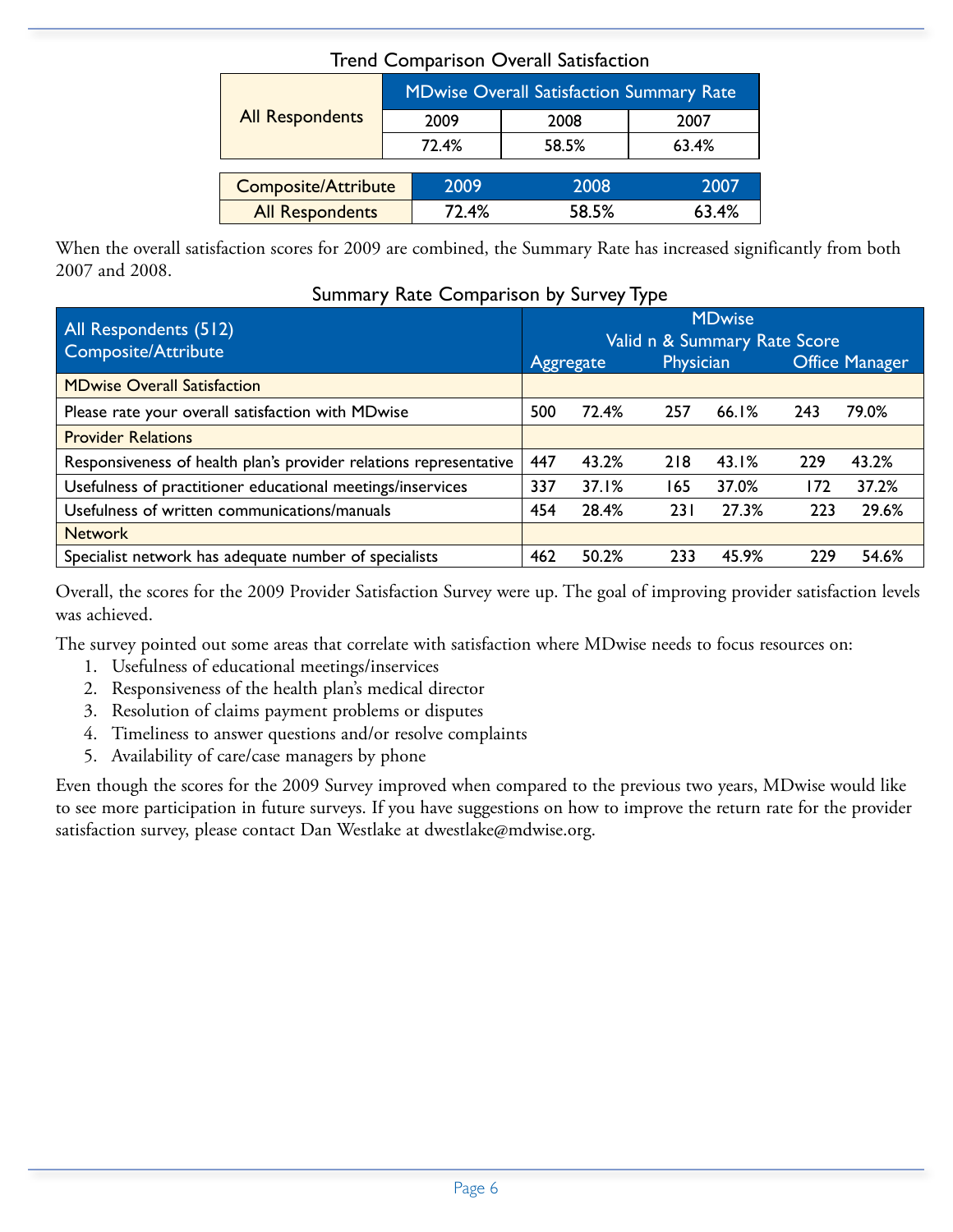## Healthy Indiana Plan Enhanced Services Program

Healthy Indiana Plan members with certain diagnoses identified by the State may qualify for the Enhanced Services Program (ESP). For members who qualify, this program provides additional services not available to the member in Healthy Indiana Plan and may mitigate costs and worry for members with certain catastrophic diseases. The diseases that qualify for investigation of ESP include, but are not limited to, cirrhosis, cancer, hepatitis, and diabetic complications like diabetic retinopathy.

In order for MDwise to determine whether the member qualifies for ESP, we must secure clinical information through an ESP questionnaire that must be completed and signed by the treating provider. These questionnaires are vital to the process of referring members who may benefit from additional resources to ESP. The questionnaires should be completed, signed and faxed back to the number indicated on the form.

We would appreciate your assistance in helping us assure qualified members have access to the ESP services by filling out the questionnaire your office may receive and sending it back in a timely manner.

## **ALCOHOL MADE EASY**

### YOUR SOLUTION. DailyMed<sup>"</sup>

DailyMed

Dailyned

Breakfast<br>Sat. 8/25

DailyNed

Dinner

overed by Indiana

Medicaid

#### **EASY**

No more worrying with multiple pill bottles or confusing pill reminders

**ORGANIZED** A month of medications organized into pre-sorted packets

**SIMPLE** Medication packets are marked with the time you need to take them

**DELIVERED** DailyMed<sup>™</sup> is delivered every month right to your home

**STAY AT HOME** No more running to the pharmacy or waiting in long lines at the counter

For assistance in enrolling, call DailyMed<sup>"</sup> today!

## DailyMed<sup>™</sup> 1.800.973.1955 DailyMedRx.com

## Clarification On Reimbursement for Nurse Practitioners

#### **1. Independently practicing nurse practitioners (not linked to a group) who have their own IHCP provider number.**

The NPI for the independent nurse practitioner is billed in both the rendering (Box 24J) and the billing (Box33A) fields on the claim. Reimbursement should be reduced to 75% of the allowed amount for the service being billed.

#### **2. Nurse practitioners who are linked to a physician group who do not have their own IHCP provider number.**

The NPI for the supervising physician is billed in the rendering field (Box 24J) and the group NPI number is billed in the billing (Box 33A). The service should also be billed with an SA modifier to indicate that the service was actually performed by a nurse practitioner. The services in this situation should be reimbursed at 100% of the allowed amount.

#### **3. Nurse practitioners who have their own IHCP provider number but are employed by a physician group.**

The NPI for the nurse practitioner is billed in the rendering field (Box 24J) and the physician group NPI is entered in the billing provider (Box 33A). The services in this situation should be reimbursed at 100% of the allowed amount.

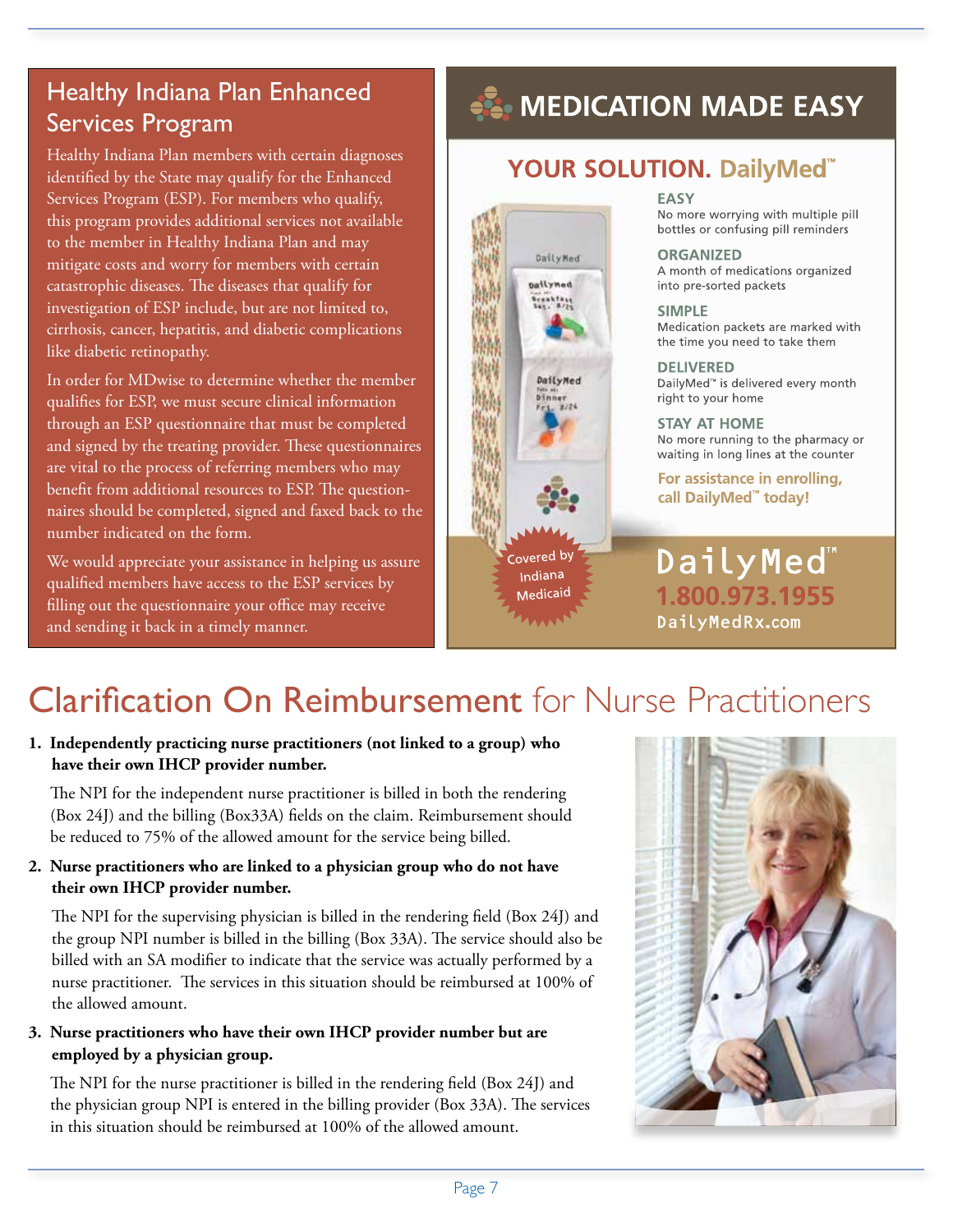## Charging Members for Services

Federal and state regulations prohibit providers from charging any Indiana Health Coverage Programs (IHCP) member, or the family of a member, for any amount not paid following a reimbursement determination by the IHCP. See Code of Federal Regulations, Title 42, Part 447, Subpart A, Section 447.15; Indiana Administrative Code, Title 405, Article 1, Rule 1, Sections 3(i). Furthermore, the IHCP Provider Agreement contains the following provision:

*"To accept payment as payment in full the amounts determined by Indiana Family and Social Services Administration or its fiscal agent, in accordance with the Federal and State statutes as the appropriate payment for Medicaid or CHIP members (recipients). Provider agrees not to bill members, or any member of a recipient's family, for any additional charge for Medicaid or any member of a recipient's family, for any additional charge for Medicaid or CHIP covered services, excluding any copayment permitted by law."* 

The clear intent of this provision is to ensure that no member or family of a member is billed in excess of the amount paid by the IHCP.

As a condition of the provider's participation in the IHCP, the provider must accept the IHCP determination of payment as payment in full, whether the IHCP is the primary or secondary payer. If the provider disagrees with the Medicaid determination of payment, the provider's right of recourse is limited to an adjustment request, administrative review, and appeal as provided in 405 IAC 1-1-3. Violation of this section constitutes grounds for the termination of the provider agreement and decertification of the provider, at the option of the Indiana Family and Social Service Administration (IFSSA).

### Billing Exceptions

An IHCP provider can bill an IHCP member only when the following conditions are met:

- The service must be an IHCP noncovered service or a covered service for which the member has exceeded the program limitations for the particular service.
- The member is a qualified Medicare beneficiary (QMB) only or a specified low income Medicare beneficiary (SLMB) only, and the IHCP pays only the
- coinsurance and deductible, but does not provide medical coverage.
- The IHCP member must understand, before receiving the service, that the service is not covered under the IHCP and that the member is responsible for the service charges.

Note: If a waiver is used to document that a member has been informed that a service is not covered, the waiver must not include conditional language such as "if the service is not covered by the IHCP, or not authorized by the member's primary medical provider (PMP), then the member is responsible for payment." This language appears to circumvent the need for the provider to verify eligibility or seek PMP authorization or PA as needed.

The provider must maintain documentation in the member's file that the member voluntarily chose to receive the service, knowing the IHCP did not cover it.

## W-9s Necessary for MDwise *Care Select* Pay for Performance Reimbursement

MDwise has embarked on a series of pay for performance programs for physicians enrolled as primary medical providers (PMPs) in the MDwise *Care Select* Program. As we continue to make payments to providers (a sole proprietor, group provider, or organization that owns a provider group or clinic), we must first receive a W-9 from the provider. Once the W-9 is received, we will release payment for any pay for performance funds earned by the provider. Many providers participate in other MDwise lines of business such as Hoosier Healthwise and may have provided that MDwise delivery system with their W-9. MDwise *Care Select* must pay providers for pay for performance separately from those delivery systems and must have the provider's W-9 on file prior to making payment. We appreciate providers submitting a W-9 so that we may begin to pay providers for earned pay for performance funds. Please submit a W-9 to MDwise at the following address:

> MDwise, Inc. Attention: Finance Department 1200 Madison Avenue, Suite 400 Indianapolis, IN 46225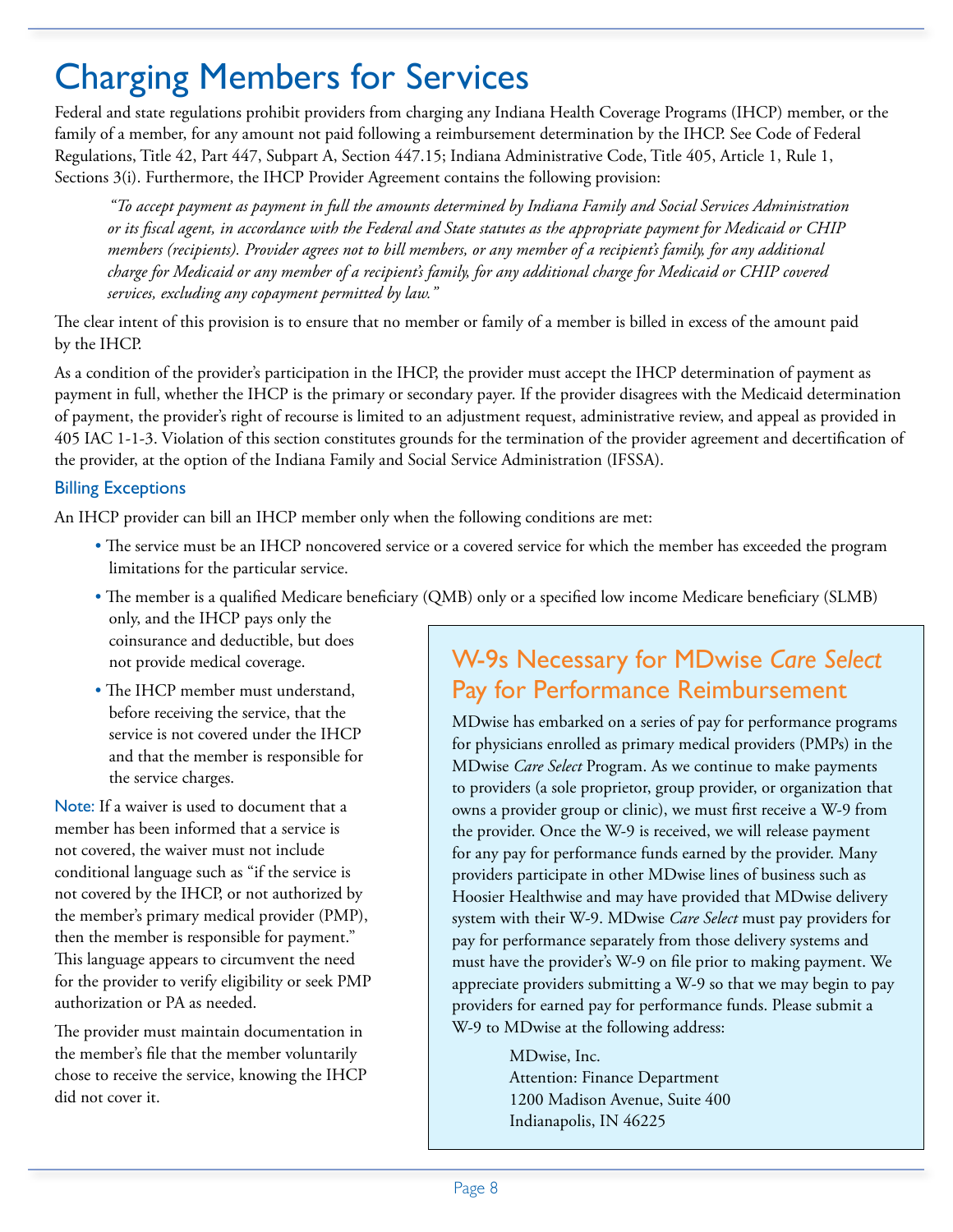## What You Should Know About Hoosier Healthwise Open Enrollment

Under Open Enrollment, members can change health plans only at the following times:

- Anytime during their first 90 days enrolled with a new health plan
- Annually during their open enrollment period
- Anytime there is "just cause"

Just cause reasons are as follows:

- 1. Lack of access to medically necessary services covered under the MCO's contract with the State.
- 2. The MCO does not, for moral or religious objections, cover the service the enrollee seeks.
- 3. The enrollee needs related services performed at the same time and not all related services are available within the MCO's network.



The enrollee's primary care provider or another provider determines that receiving the services separately would subject the enrollee to

unnecessary risk.

- 4. Lack of access to providers experienced in dealing with the enrollee's health care needs.
- 5. Poor quality of care, including failure to comply with established standards of medical care administration and significant language or cultural barriers.

### **If a provider wants to add a member to his full or hold panel:**

The member must be within their fee-for-service window, or the 90-day open enrollment period, or be active within the same MCO as the provider that is completing the full-panel add form. Full-panel add forms must be fully processed before the end of the 90-day open enrollment period.

### **Another exception to the Open Enrollment rules:**

A provider's panel can follow when the PMP decides to transfer to another MCO. For example, a provider decides to leave MCO A and enroll only in MCO B. The provider's entire panel enrolled in MCO A would follow the provider to MCO B.

Remember: A member can change doctors within his/her MCO at any time. If a member wants to change MCOs after the Open Enrollment period, a grievance may be filed with that member's MCO. The MCO will try to resolve any "just cause" issue. If the member remains dissatisfied, the grievance will then be forwarded to the enrollment broker.

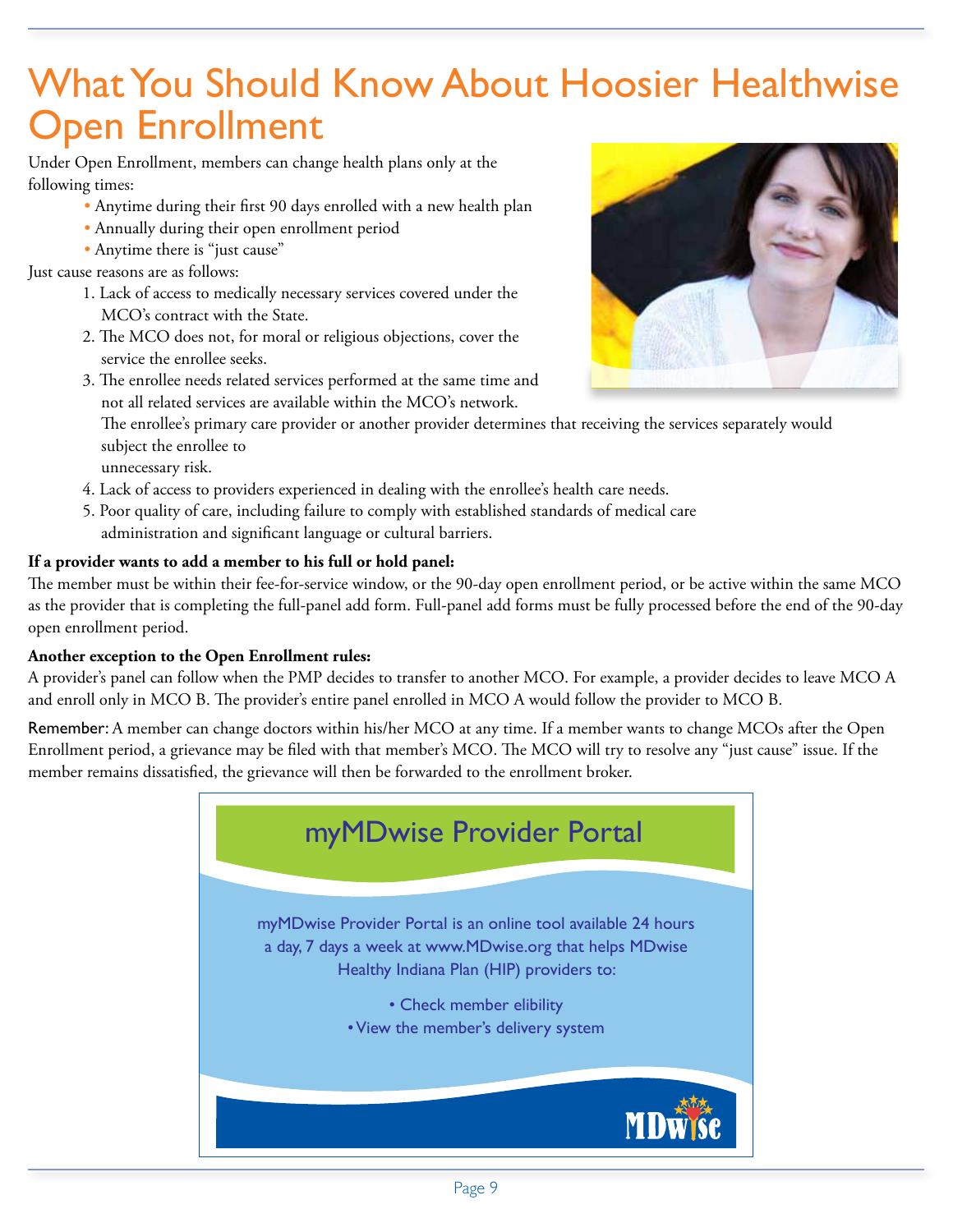## MDwise PMP Participation in the New Right Choices Program

In January 2010, the Office of Medicaid Policy and Planning (OMPP) announced the Right Choices Program which replaced the Restricted Card Program. Indiana Health Coverage Programs (IHCP) has redesigned the program to safeguard against unnecessary or inappropriate use of Medicaid services. Effective January 1, 2010, the RCP is administered by MDwise and its three IHCP programs, Hoosier Healthwise, *Care Select*, and Healthy Indiana Plan (HIP) using uniform criteria and policies established by the State.

The RCP case managers, in partnership with the member's PMP, provide intensive member education, care coordination, and utilization management for members enrolled in the RCP. Case managers also support providers in the management of their RCP members.

To achieve the goal of delivering quality health care for RCP members, RCP stakeholders (i.e. the health plan's case manager and the member's primary medical provider) collaborate to create a medical home for RCP members. RCP members are assigned and "locked in" to a team of experts consisting of one primary medical provider (PMP), one pharmacy, and one hospital. If a member requires specialty services or needs to see any practitioner other than the PMP (including any physicians in the same clinic or group), the PMP must make a written referral for those services to be authorized for reimbursement. This includes situations of self-referral (for example, dentists and psychiatrists). Referrals must include the following:

- The IHCP member's name and recipient identification number (RID)
- The first and last name of the referring physician (member's assigned PMP)
- The first and last name of the referral physician
- The referral physician's National Provider Identifier (NPI)
- Date of the referral
- Dates of service for which the referral is valid
- PMP's manual or electronic signature

MDwise is seeking PMP buy-in and support for the objectives of the new Right Choices Program which are to:

- Improve the individual's health status by increasing the level of care coordination and utilization control for members enrolled in the RCP.
- Reduce inappropriate outpatient hospital use, especially use of the emergency room.
- Reduce inappropriate use of pharmacy services, especially controlled substances and other items with potential for misuse or abuse.
- Reduce medical expenditures related to inappropriate use and/or overuse of services.
- Increase provider participation and improve provider satisfaction with RCP.

Providers receive a notification letter when they have been selected by the member to participate on the member's medical home team. Information regarding the member's authorized providers is also available via Web interChange. Members are notified in writing of their selection and enrollment into the RCP program. The letter indicates the member's assigned or chosen PMP, pharmacy, and hospital. RCP member enrollment information is entered into Web interChange so providers can identify the individual as a member of the Right Choices Program when they check a patient's Medicaid eligibility. A member's RCP enrollment stays intact, regardless of member movement between programs or health plans.

### MDwise Customer Service

| Hoosier Healthwise 1-800-356-1204 |                                     |
|-----------------------------------|-------------------------------------|
|                                   | Healthy Indiana Plan 1-877-822-7196 |

For additional information, contact MDwise Customer Service. Please do not contact medical management or prior authorization for questions or assistance regarding the Right Choices Program as they do not maintain information for the Right Choices Programs. Providers can always check member eligibility on Web interChange at www.indianamedicaid.com to determine the member's Right Choices Program status indicator and a list of approved Right Choices Program providers for that member.